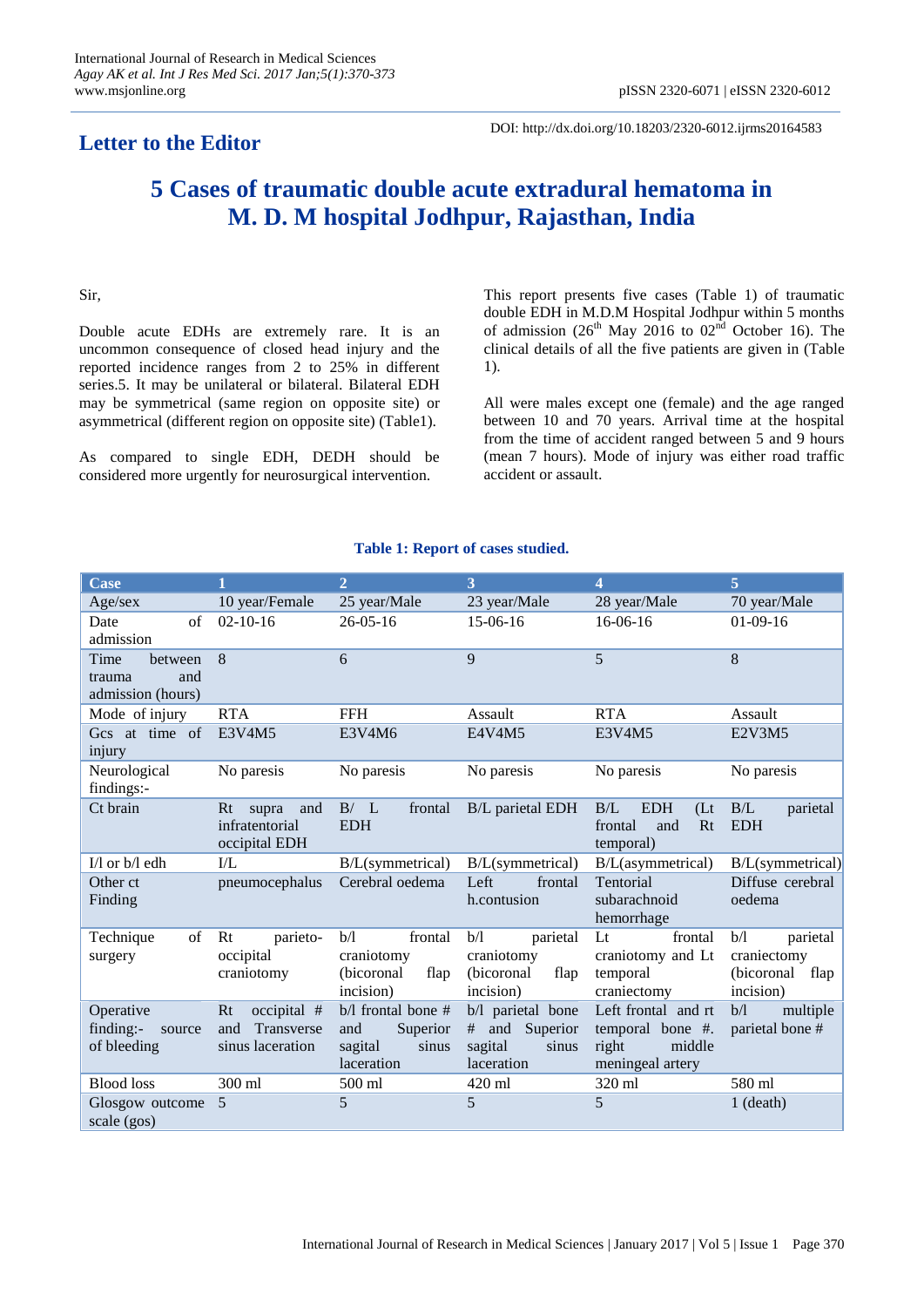Glasgow Coma Scale (GCS) at the time of admission ranged between 10 (E2 V3 M5) and 13 (E3 V4 M6). Neither of these patients had focal neurological deficits. In all the patients, cranial computed tomography (CT) showed double EDH either unilateral or bilateral (symmetrical/asymmetrical) (Figure 1-5). Other CT findings were also described.



**Figure 1 (A): Preoperative CT scan brain of case1.**



**Figure 1 (B): Postoperative CT scan brain of case 1.**



**Figure 2: Postoperative and preoperative CT scan brain of case 2.**



**Figure 3(A): Postoperative CT scan brain of case 3.**



**Figure 3(B): Preoperative CT scan brain of case 3.**



**Figure 4(A): Postoperative CT scan brain of case 4.**



**Figure 4 (B): Preoperative CT scan brain of case 4.**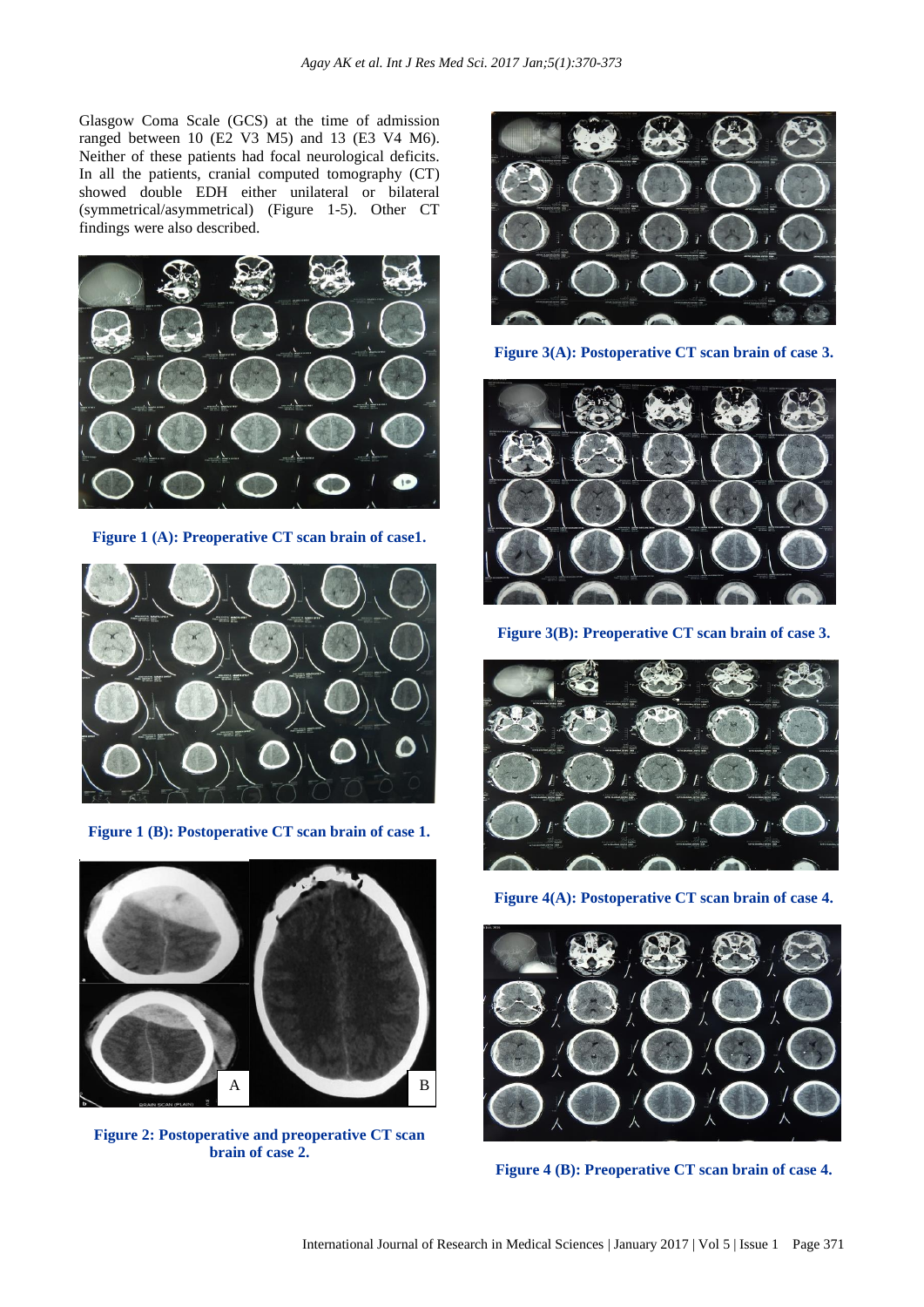All the patients had cranial scalp flap with craniotomy extending according to site of EDH. Out of five, two (case 3 and 5) had B/L parietal EDH, which were operated by b/l parietal craniotomy (bicoronal skin incision) and source of bleeding was multiple bone # and superior sagital sinus laceration in both cases (Figure 3 and 5). One (case 2) had B/L frontal EDH, operated by bifrontal craniotomy (bicoronal skin incision) and source of bleeding was found to be superior sagital sinus laceration (Figure 2). Another (case1) had right sided supra and infratentorial occipital EDH, which was operated by parieto-occipital craniotomy and # bone as well as transverse sinus laceration were found to be source of bleeding (Figure 1). Finally (case 4) b/l asymmetrical EDH (left frontal and right temporal) was managed by left frontal craniotomy and right temporal craniectomy, # bone and MMA was found to be source of bleeding (Figure 4).



**Figure 5: Postoperative and preoperative CT scan brain of case 5.**



**Figure 6: Intraoperative image of case 5.**

Bilateral EDH results when dura mater is separated at two locations by a single directed impact.<sup>1</sup> Besides that, it can also occur due to extension of fracture line across midline, leading to bilateral EDH under fracture line, as was seen in our patients. Barlow and Kohi reported that in the case of bilateral EDH with different volumes, the side with a larger volume of hemorrhage has to be evacuated primarily, followed by the opposite side. When the volumes of the hematomas are equal, the dominant-

sided hematoma is first evacuated. $^{2}$  In present patients, we evacuated hematoma through the respective site scalp flap incision with craniotomy extending to either side of midline (bilateral edh) (Figure 6 and 7) or same side (unilateral edh). Advantages of bicoronal flap incision in bilateral EDH (cases 2, 3, 5) are that evacuating hematoma of both sides in single exposure and most importantly, controlling bleeding from sinus are better as the midline is exposed.



**Figure 7: Intraoperative image of case 5.**

The bleeding source was found to be due to bone #, MMA and sinus laceration. It was controlled with coagulation, sinoraphy and gel foam. Blood loss ranged between 300 and 580 ml (mean 440 ml). Patients required blood transfusions during surgery. All patients had GOS of 5 at follow-up except one which was died on 5th postoperative day. Prognosis depends on age, severity of injury, location of disease (CT findings) and other medical complications.

High mortality (42-100%) has been reported in previous series. $3,4$  However, in present series, there was single death and the outcomes were excellent. This may be due to widespread use of CT scan, diagnosis before deterioration of neurological status and surgical methods adopted by us.

## **Ashuvi Kunjan Agay\*, Sunil Garg, Sharad Thanvi, Ketan Hedaoo**

Department of Neurosurgery, M.D.M hospital Jodhpur, Rajasthan, India

> **\* Correspondence to:** Ashuvi Kunjan Agay\* E-mail: drashuvikunjan@gmail.com

#### **REFERENCES**

- 1. Frank E, Berger TS, Tew JM Jr. Bilateral epidural hematomas. Surg Neurol. 1982;17:218-22.
- 2. Barlow P, Kohi YM. Acute simultaneous bilateral extra- dural hematoma. Surg Neurol. 1985;23:411-3.
- 3. Dharker SR, Bhargava N. Bilateral epidural haematoma. Acta Neurochir. 1991;110:29-32.